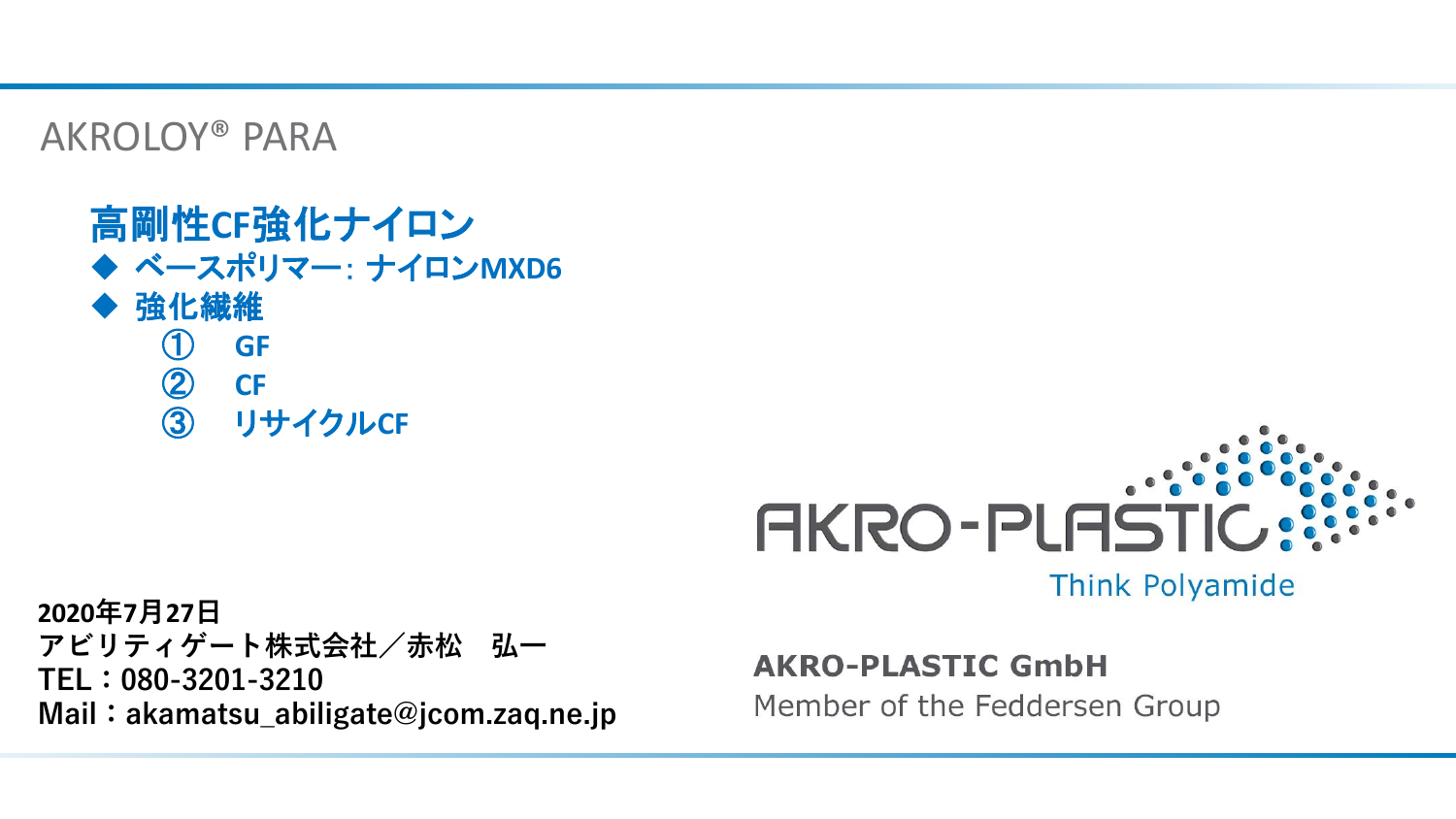Introduction



- **AKROLOY**のベースポリマー: ナイロン**MXD6**
- ナイロン**MXD6**は、**MXDA**とアジピン酸との重縮合反応から得られる結晶性のポリアミドです。
- ナイロン**MXD6**は、主鎖中に芳香族環( **Phenylene** )を有する脂肪族ポリアミドであり、ナイロン**6**、 ナイロン**66**などとは異なる特性を示します。
- AKROLOY® PARA is based on PAMXD6 polymer  $\bullet$
- Polyamide MXD6 (PAMXD6) is a crystalline thermoplastic polymer formed by the polycondensation of metaxylylendiamine (MXDA) and adipic acid
- PAMXD6 contains phenylene groups in its main molecular structure which results in  $\bigodot$ different properties compared to Polyamide 6 (PA6) and Polyamide 66 (PA66)

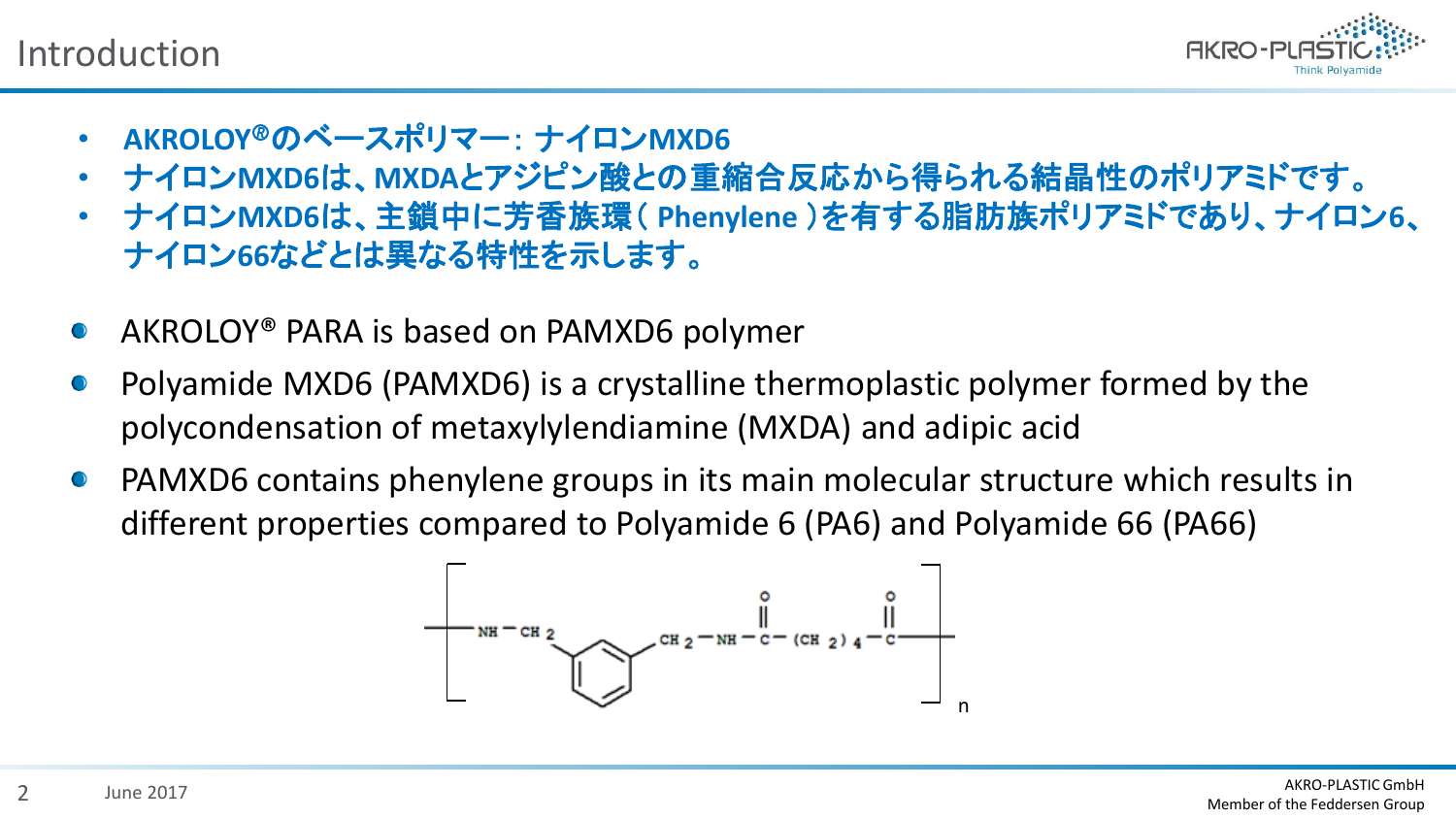

AKROLOY® PARA is a material of choice when following properties are desired:

- Excellent resistance to mechanical stresses (優れた歪耐久性)
- Very high rigidity (高い剛性)
- Very high stiffness (Flexural strength as per ISO 178 > 400 MPa) (**400MPa**以上の強度)
- Excellent surface finish even at higher reinforcement content (高充填系でも優れた外観性)
- Easy processing, also for thin-walled sections (薄肉でも優れた成形加工性)
- Low mold shrinkage, highly reproducible (小さい成形収縮率、高い再現性)
- Very low creep (低いクリープ変形量)
- Slow rate of water absorption (吸水率が低い)
- Very low coefficient of thermal expansion comparable to metals (金属匹敵の線膨張係数)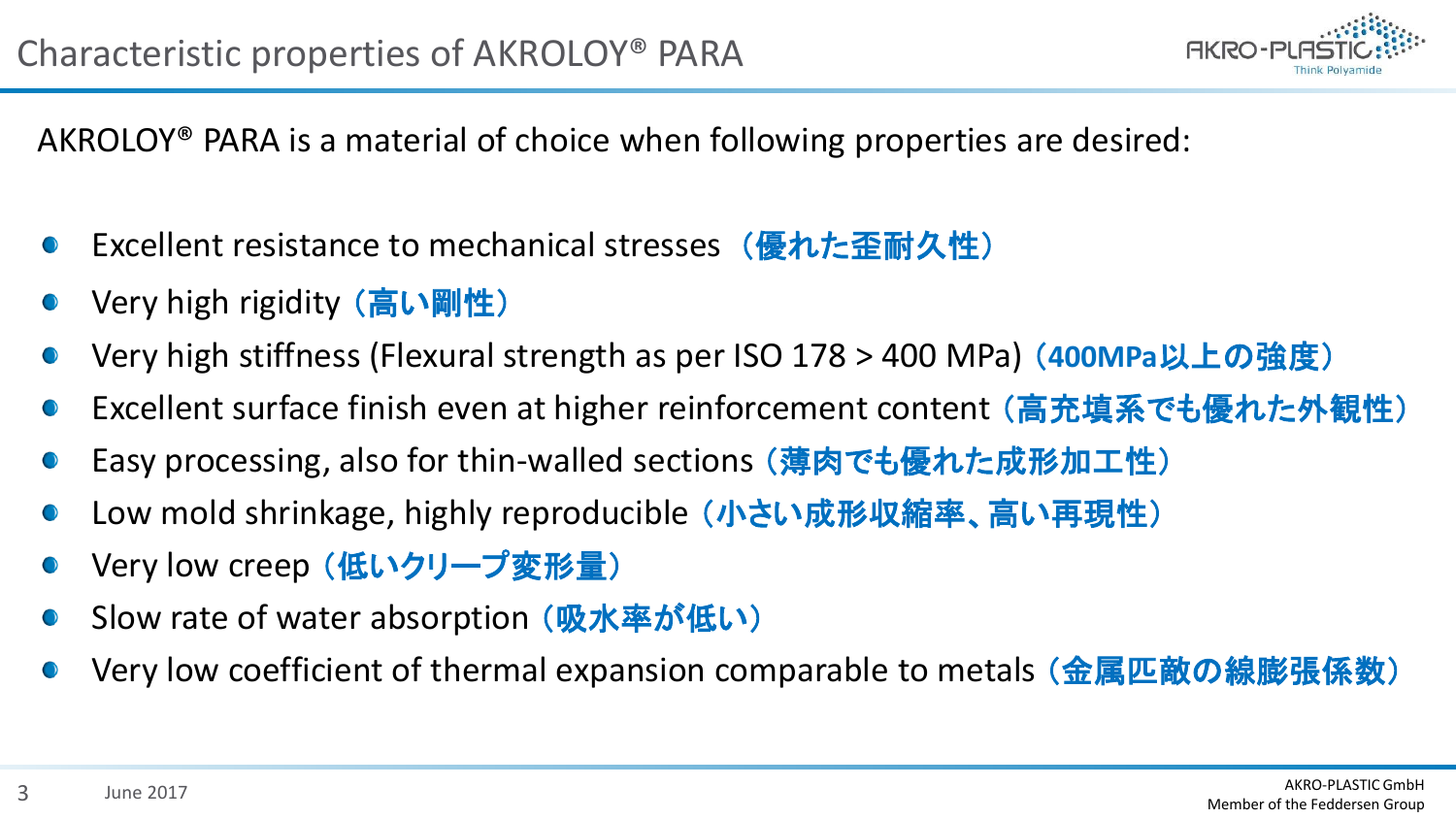## ナイロンMXD6(非強化)の機械的物性(PA66、PA6との比較)



| 項目                      | 测定法<br><b>ASTM</b> | 単位                         | ナイロン<br>MXD <sub>6</sub>  | ナイロン<br>66                | ナイロン6                     |  |
|-------------------------|--------------------|----------------------------|---------------------------|---------------------------|---------------------------|--|
| 比重                      | D792               |                            | 1.22                      | 1.14                      | 1.14                      |  |
| 吸水率<br>(水浸清平<br>衡/20°C) | D570               | %                          | 5.8                       | 9.9                       | 11.5                      |  |
| 吸水率 (65%RH<br>平衡)       | D570               | %                          | 3.1                       | 5.7                       | 6.5                       |  |
| 熱変形温度                   | D648               | °C                         | 96                        | 75                        | 65                        |  |
| ガラス転移点<br>(DSC法)        |                    | °C                         | 85                        | 50                        | 48                        |  |
| 融点<br>(DSC法)            |                    | °€                         | 237                       | 260                       | 220                       |  |
| 熱膨張係数                   | D696               | cm/cm°C                    | $5.1 \times 10^{-5}$      | $10 \times 10^{-5}$       | $8 \times 10^{-5}$        |  |
| 引張強さ                    | D638               | MPa<br>kgf/cm <sup>2</sup> | 99<br>77<br>780<br>1.010  |                           | 62<br>630                 |  |
| 引張伸び                    | D638               | %                          | 2.3                       | 60                        | 200                       |  |
| 引張弾性率                   | D638               | GPa<br>kgf/cm <sup>2</sup> | 4.7<br>$48 \times 10^{3}$ | 3.1<br>$32 \times 10^{3}$ | 2.6<br>$26 \times 10^{3}$ |  |
| 曲げ強さ                    | D790               | MPa<br>kgf/cm <sup>2</sup> | 160<br>1,600              | 130<br>1,300              | 120<br>1,250              |  |
| 曲げ弾性率                   | D790               | GPa<br>kgf/cm <sup>2</sup> | 4.4<br>$45 \times 10^{3}$ | 2.9<br>$30 \times 10^{3}$ | 2.4<br>$24 \times 10^{3}$ |  |
| I zod衝撃強度<br>(ノッチ付)     | D <sub>256</sub>   | J/m<br>kgf · cm/<br>cm     | 20<br>$\mathfrak{p}$      | 39<br>4                   | 59<br>6                   |  |
| ロックウェル硬<br>度            | D785               | M Scale                    | 108                       | 89                        | 85                        |  |

- ポリアミド樹脂としては吸水率が低く、吸水による 寸法変化や機械的強度の低下が小さい。
- ガラス転移温度と荷重たわみ温度が高い。
- 線膨張率が小さい。
- 引張破断伸度は小さいが、強度、弾性率が高い。
- 表面硬度が高い。
- <その他>
- 耐油性に優れる。
- 成形収縮率、ひけ、ソリが小さく精密成形に適する。
- ガラス繊維強化でも優れた外観を示す。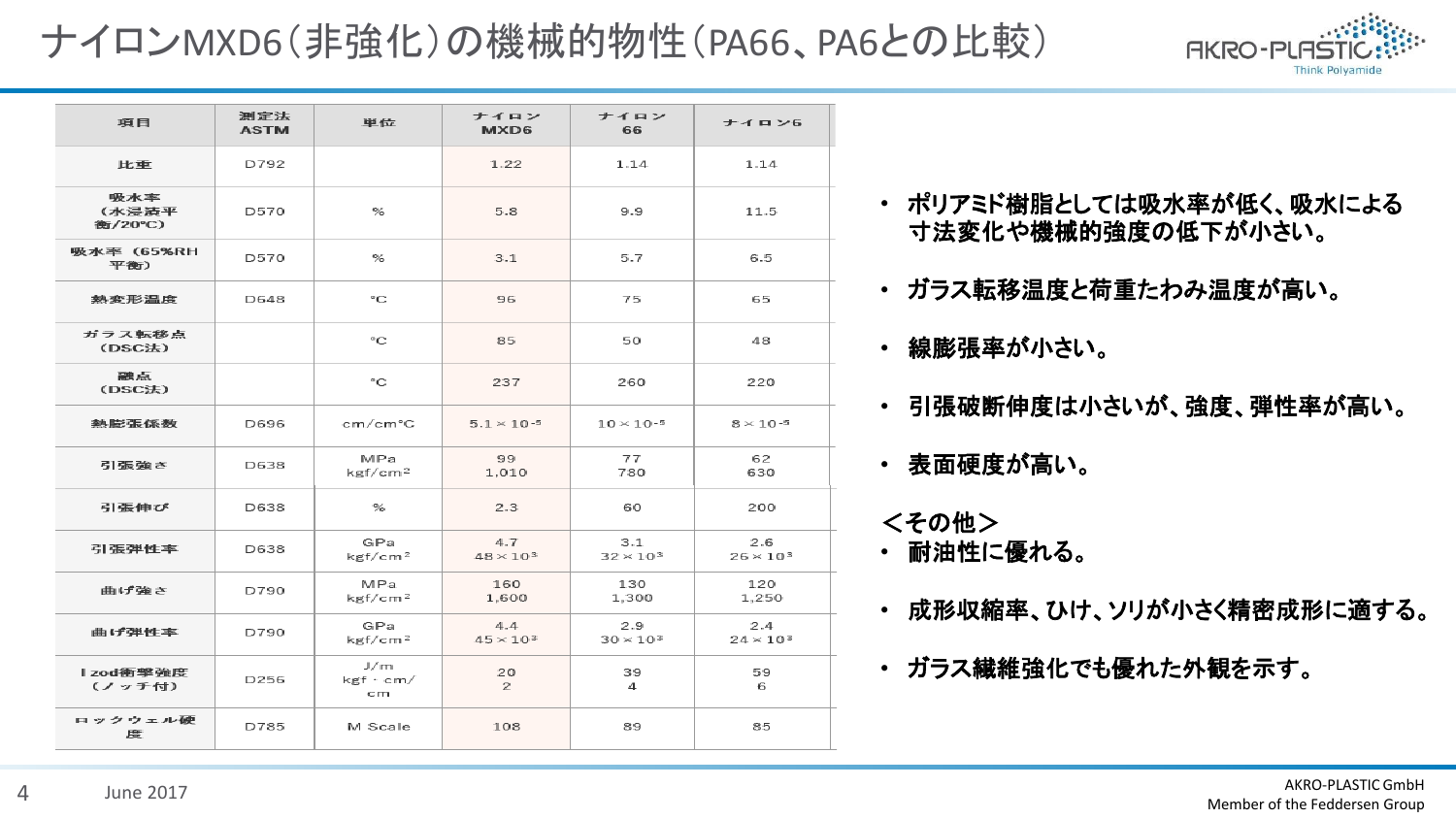AKROLOY® PARA: Glass reinforced vs. Carbon fibre reinforced



| AKROLOY <sup>®</sup> PARA CF 50は、曲げ弾性係数 44.5GPa を達成<br>$\bullet$<br><u>リサイクルCFを使用</u><br>AKROLOY <sup>®</sup> PARA ICF 40でも、曲げ弾性係数 37GPa を達成<br>$\bullet$ |                      |                    |                                                |                                             |                                            |  |  |
|-----------------------------------------------------------------------------------------------------------------------------------------------------------|----------------------|--------------------|------------------------------------------------|---------------------------------------------|--------------------------------------------|--|--|
|                                                                                                                                                           |                      |                    | <b>GF 50%</b>                                  | <b>ICF CF 40%</b>                           | <b>CF 50%</b>                              |  |  |
|                                                                                                                                                           | <b>Method</b>        | <b>Unit</b>        | <b>AKROLOY® PARA GF</b><br>50 1 natural (5750) | <b>AKROLOY® PARA ICF</b><br>40 black (6128) | <b>AKROLOY® PARA CF</b><br>50 black (5912) |  |  |
|                                                                                                                                                           |                      |                    | d. a. m.                                       | d. a. m.                                    | d. a. m.                                   |  |  |
| Tensile modulus                                                                                                                                           | ISO 527-2            | MPa                | 19000                                          | 39000                                       | 45000                                      |  |  |
| Tensile strength at break                                                                                                                                 | ISO 527-2            | <b>MPa</b>         | 310                                            | 280                                         | 295                                        |  |  |
| Elongation at break                                                                                                                                       | ISO 527-2            | %                  | 2.3                                            |                                             | 0,8                                        |  |  |
| Flexural modulus                                                                                                                                          | <b>ISO 178</b>       | <b>MPa</b>         | 20000                                          | 37000                                       | 44500                                      |  |  |
| Flexural strength                                                                                                                                         | <b>ISO 178</b>       | MPa                | 445                                            | 420                                         | 490                                        |  |  |
| Charpy impact strength<br>$23^{\circ}$ C                                                                                                                  | ISO 179-<br>$1/1$ eU | kJ/m <sup>2</sup>  | 100                                            |                                             | 42                                         |  |  |
| Charpy notched impact<br>strength 23°C                                                                                                                    | ISO 179-<br>1/1eA    | kJ/m <sup>2</sup>  | 19                                             |                                             | 7                                          |  |  |
| Density                                                                                                                                                   | ISO 1183             | gm/cm <sup>3</sup> | 1.62                                           | 1.4                                         | 1.45                                       |  |  |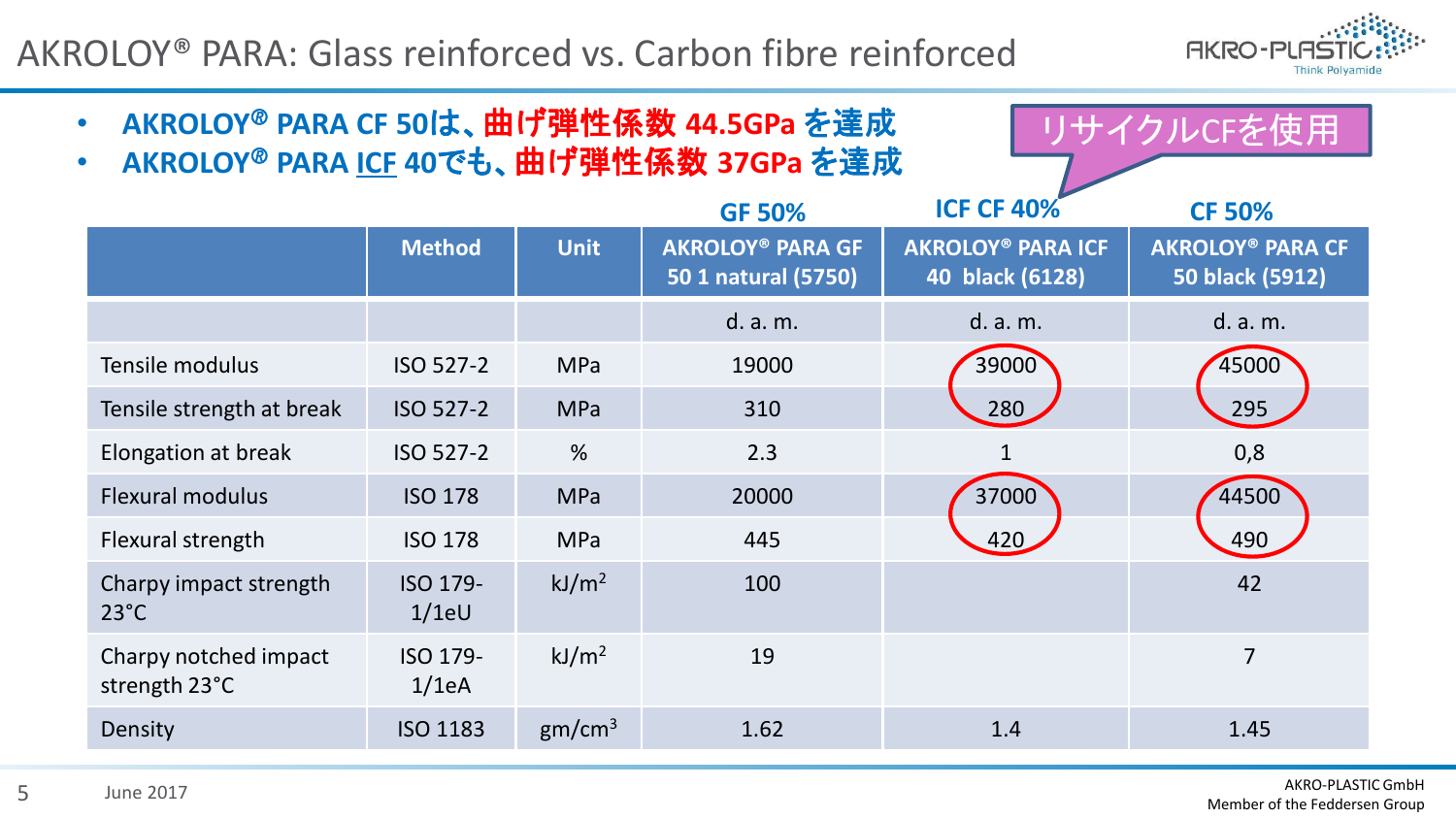

# 他のAKROMIDグレード(GF50%強化)との比較

• AKROLOY<sup>®</sup> PARA GF50は、曲げ弾性係数 約20GPaを達成

|                                                         |                      |                           |                   |                   | PA <sub>6</sub>                            | <b>PA66</b>       |                                            | PA66 + PA 6I/6T   |                                          |                   | PAMXD6                                                    |
|---------------------------------------------------------|----------------------|---------------------------|-------------------|-------------------|--------------------------------------------|-------------------|--------------------------------------------|-------------------|------------------------------------------|-------------------|-----------------------------------------------------------|
| <b>Properties</b>                                       | <b>Method</b>        | <b>Test</b><br>conditions | <b>Unit</b>       |                   | <b>AKROMID® B3 GF 50</b><br>1 black (2488) |                   | AKROMID® A3 GF 50 1<br><b>black (2387)</b> |                   | <b>AKROLOY® PA GF 50</b><br>black (6507) |                   | <b>AKROLOY<sup>®</sup> PARA GF</b><br>50 1 natural (5750) |
|                                                         |                      |                           |                   | Dry as<br>moulded | Conditioned                                | Dry as<br>moulded | Conditioned                                | Dry as<br>moulded | Conditioned                              | Dry as<br>moulded | Conditioned                                               |
| Tensile modulus                                         |                      | ISO 527-21 mm/min MPa     |                   | 17000             | 10300                                      | 16700             | 12600                                      | 17000             | 15500                                    | 18500             | 19400                                                     |
| Tensile stress at break ISO 527-25 mm/min MPa           |                      |                           |                   | 230               | 145                                        | 250               | 180                                        | 265               | 190                                      | 307               | 278                                                       |
| Strain at break                                         |                      | ISO 527-25 mm/min %       |                   | 2.5               | 4.5                                        | 2.5               | 3.5                                        | 2.7               | 2.3                                      | 2.3               | 2.3                                                       |
| <b>Flexural modulus</b>                                 | <b>ISO 178</b>       | 2 mm/min MPa              |                   | 14900             |                                            | 15200             | 13600                                      | 16500             | 15000                                    | 19500             | 19700                                                     |
| Flexural strength                                       | <b>ISO 178</b>       | 2 mm/min Mpa              |                   | 340               |                                            | 380               | 310                                        | 385               | 285                                      | 443               | 409                                                       |
| Charpy impact<br>strength, 23°C                         | ISO 179-<br>$1/1$ eU |                           | KJ/m <sup>2</sup> | 100               | 110                                        | 105               | 110                                        | 105               |                                          | 100               | 78                                                        |
| Charpy notched<br>impact strength, 23°C 1/1eA           | ISO 179-             |                           | KJ/m <sup>2</sup> | 20                | 26                                         | 19                | 23                                         | 17                |                                          | 19                | 18                                                        |
| Temperature of<br>deflection under load ISO 75<br>HDT/C |                      | 8 MPa                     | $^{\circ}$ C      |                   | 185                                        |                   | 235                                        |                   | 185                                      |                   | 201                                                       |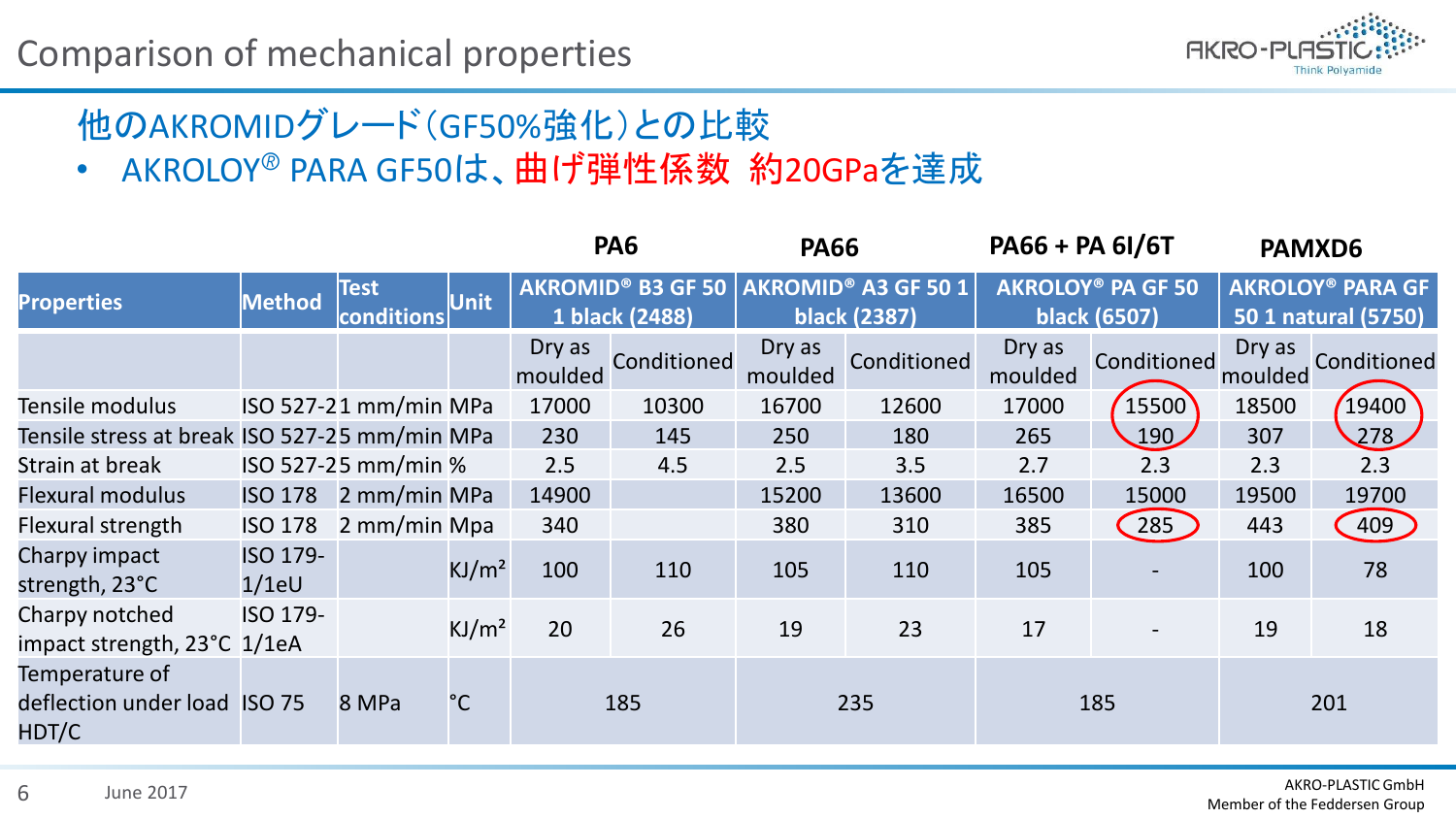

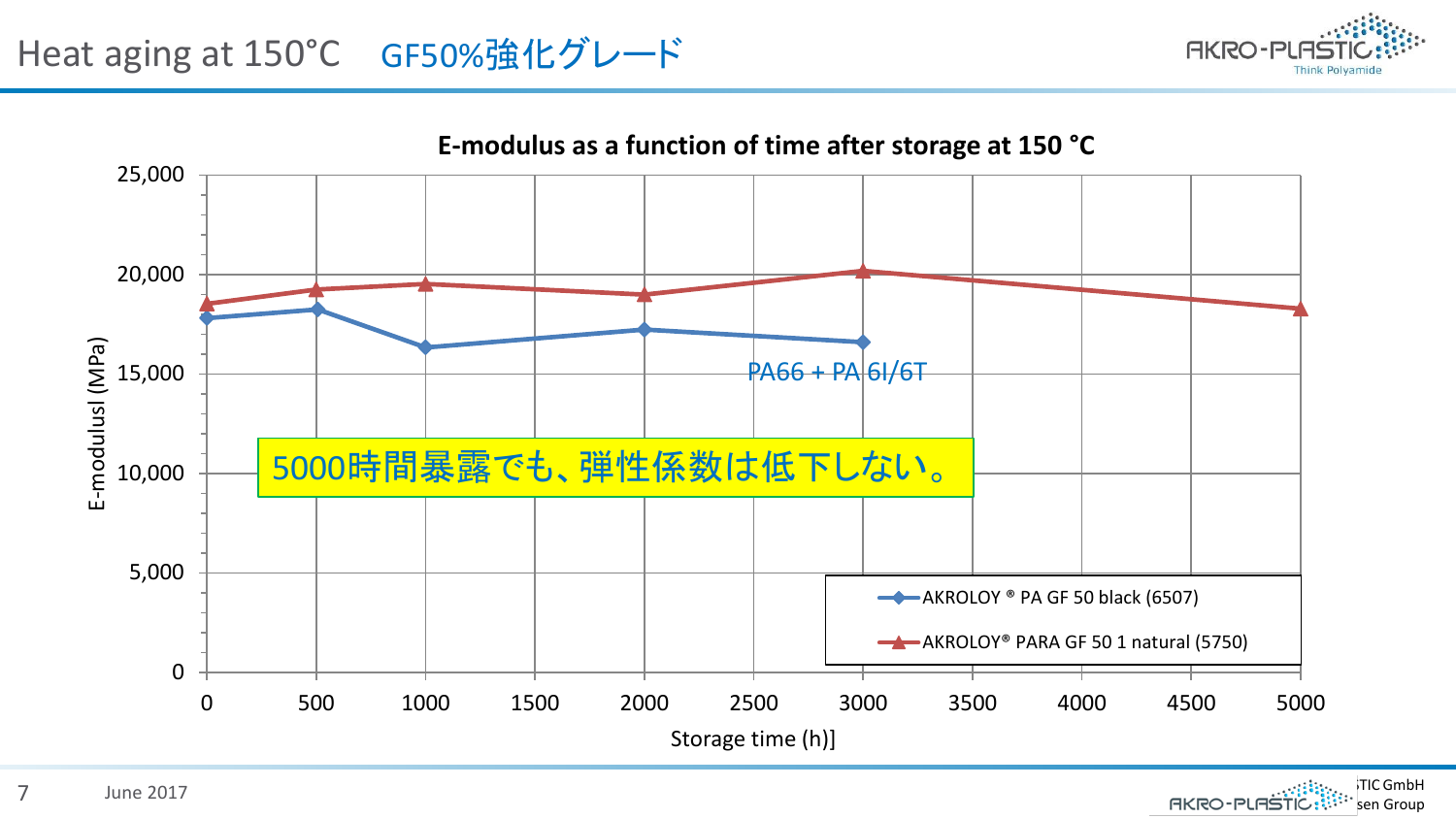

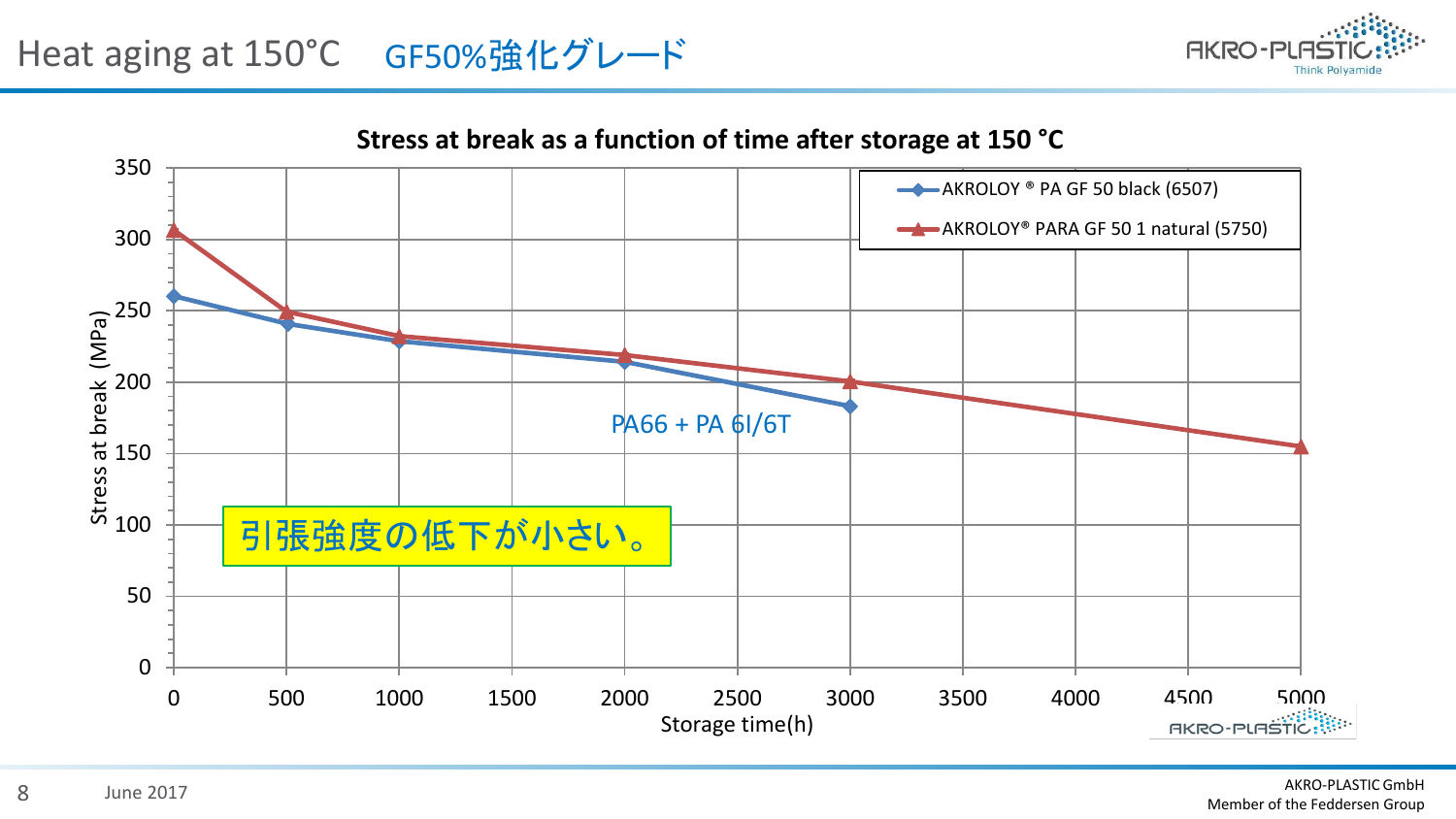

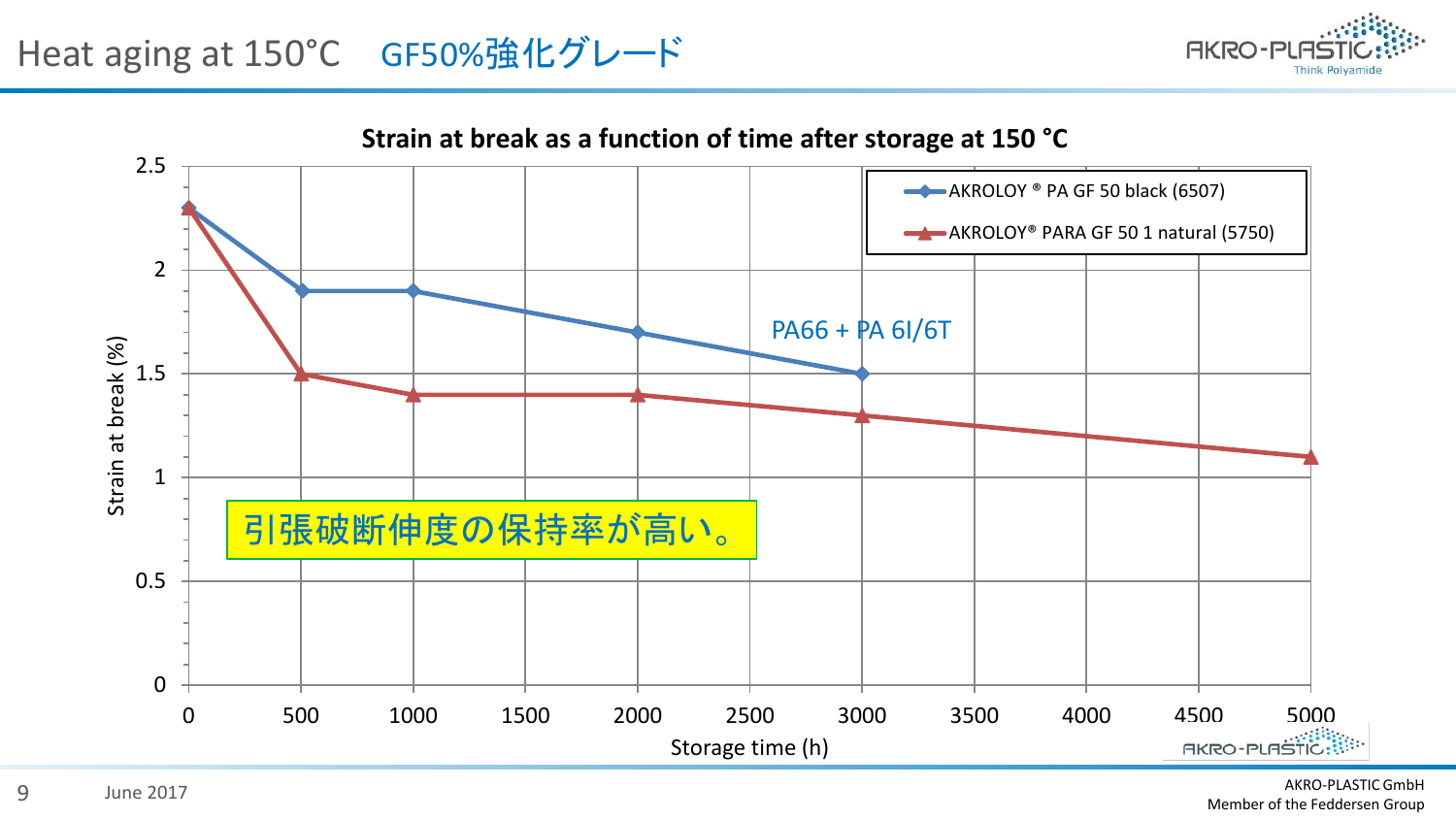### Flowability in a flow spiral (**GF50%**強化グレードのスパイラル流動性)



#### **PA66 + PA 6I/6T**

|               | <b>Test conditions</b>                          | <b>Test Method</b> | <b>Unit</b> | <b>AKROLOY® PA GF 50</b><br>black (6507) | <b>AKROLOY®PARA GF 501</b><br>natural (5750) |
|---------------|-------------------------------------------------|--------------------|-------------|------------------------------------------|----------------------------------------------|
| Fiber content |                                                 |                    |             | 50                                       |                                              |
| Processing    |                                                 |                    |             |                                          |                                              |
| Flow length   | Flow spiral<br>(Cross section:<br>8.4 mm x 1mm) | <b>AKRO</b>        | mm          | 100                                      | 150                                          |
| Flow length   | Flow spiral<br>(Cross section:<br>8.4 mm x 2mm) | <b>AKRO</b>        | mm          | 260                                      | 460                                          |

Processing conditions:

AKROLOY® PARA: Mold temperature: 120°C, melt temperature: 320°C, Injection pressure: 750 bar AKROLOY® PA: Mold temperature: 100°C, melt temperature: 320°C, Injection pressure: 750 bar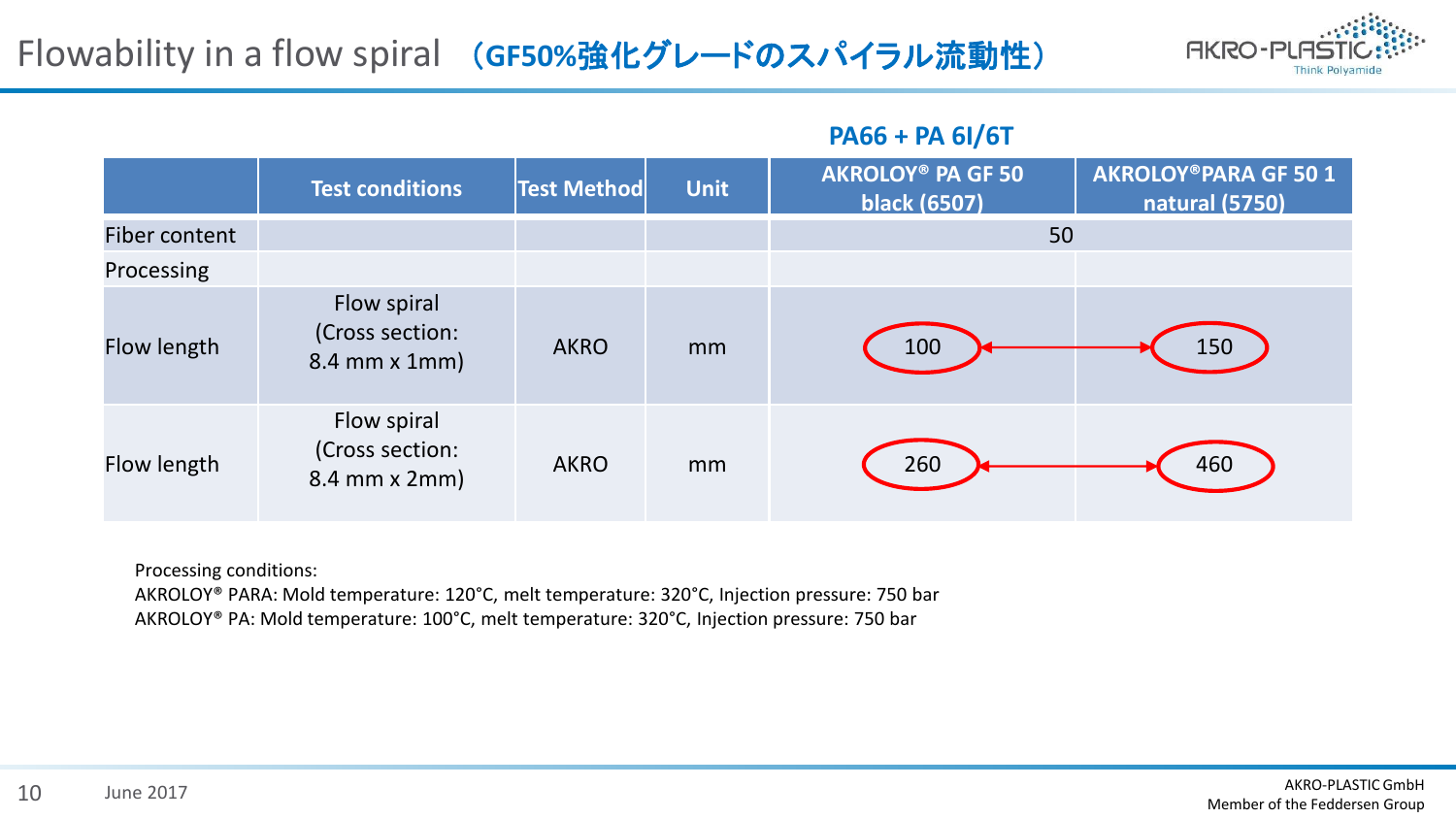

- Injection speed always has to be high
- Mold temperature has to be 120°C as at a lower mould temperature of 90°C, post crystalization occurs.

射出成形上の注意事項:

- ⚫ 射出成形には、比較的高い金型温度の選定(金型表面温度**120**℃以上)が好ましい。
	- 注) **PA MXD6**のガラス転移温度(**80**-**85**℃)に近い金型温度で成形し場合、結晶化が不安定になり、 部品寸法と強度が不安定になる懸念が有る。また、高温使用中に再結晶化現象が発生し、 寸法変化や変形を引き起こす。
	- 注) 低温成形品では、寸法と物性の安定化のため、アニール処理(**130**℃ x **1**時間以上)を必要とする 場合がある。
- ⚫ 予備乾燥条件: 熱風乾燥 (**80**℃ x **12**時間以上、又は**120**℃ x **4**時間以上) 除湿乾燥機の使用は、乾燥効率を高める。
- ⚫ 樹脂温度: **250**℃〜**280**℃ 樹脂温度が**300**℃を超えると熱分解しますので、適正な樹脂温度を設定してください。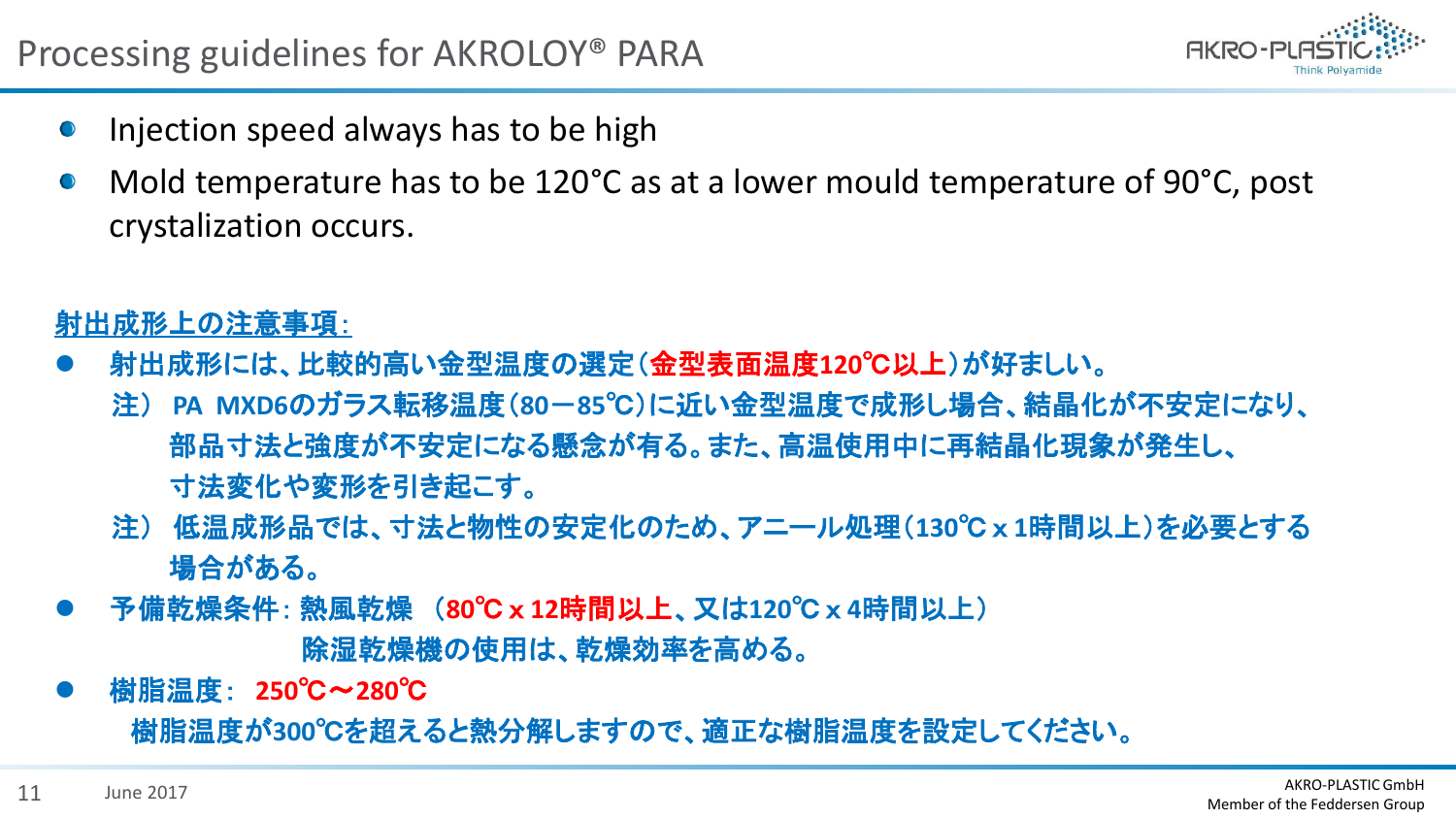

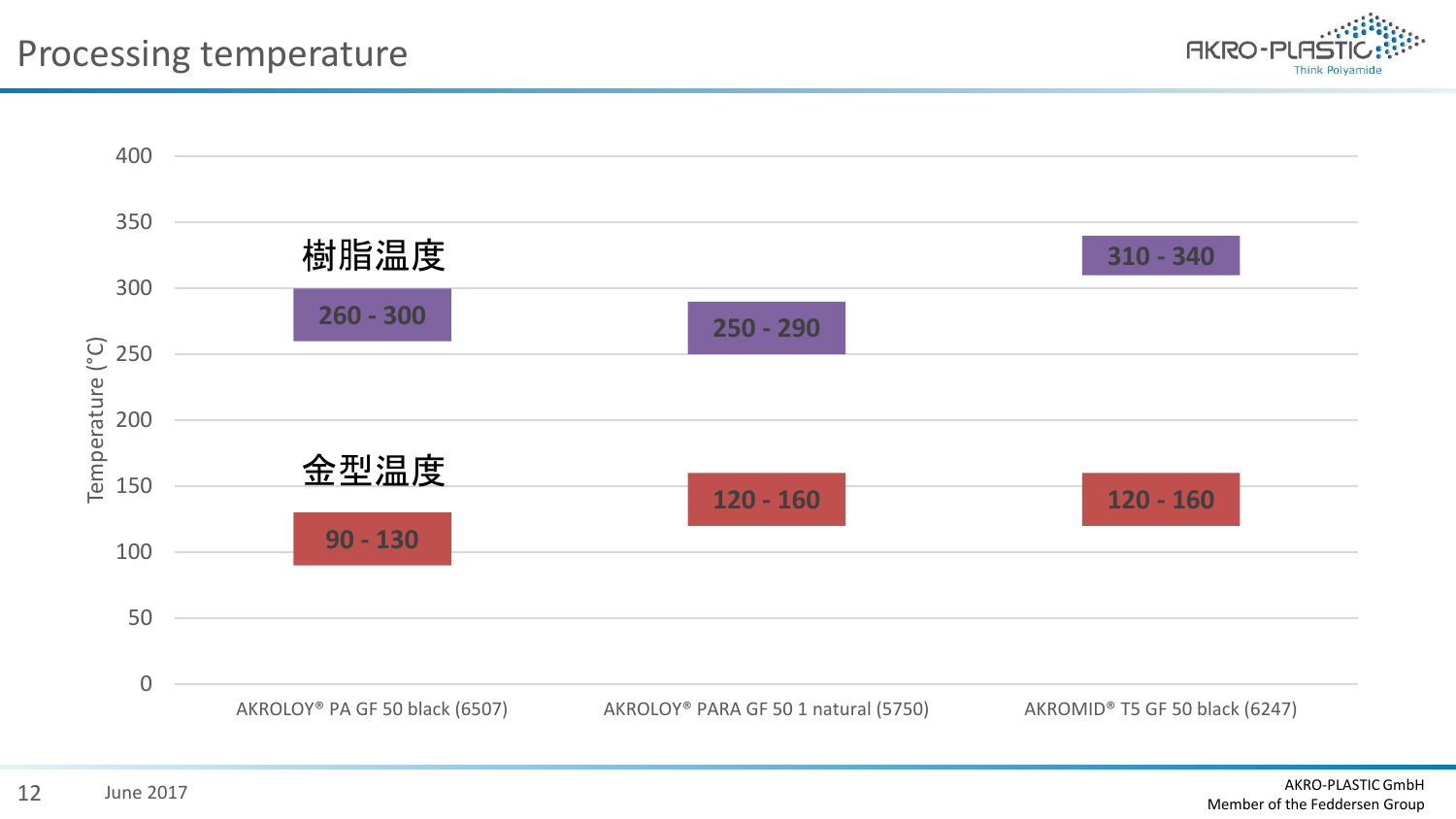### Effect of mold temperature



#### AKROLOY® PARA GF 60 1 natural (6165), **mold temperature: 90°C**

• Re-crystallization occurs as can be seen from the first heating curve (the red curve in the below picture)